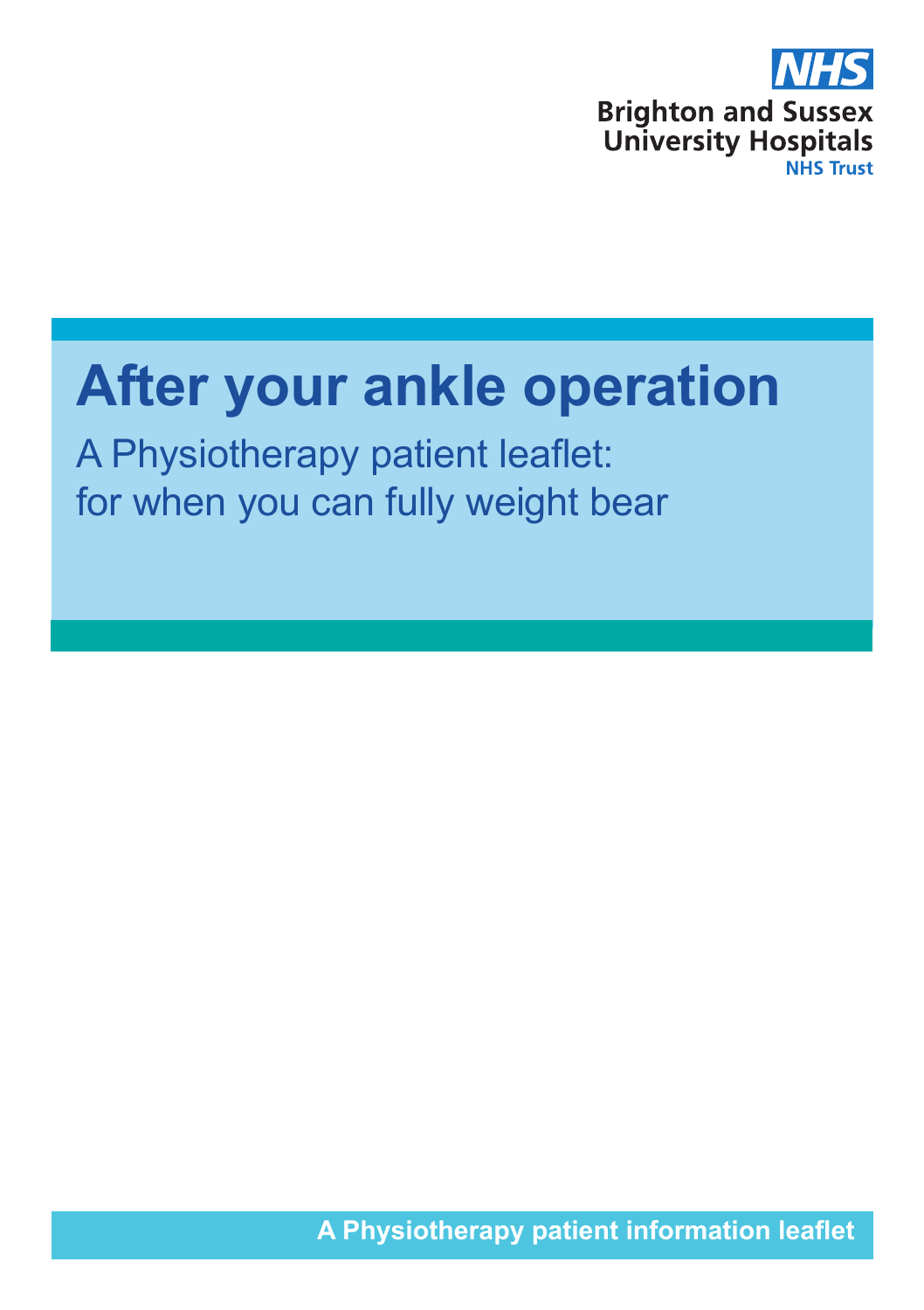# How much should I move and exercise my injured foot? **How much should I move and exercise my injured foot?**

Early weight bearing (putting weight through your injured foot) has been shown to help increase the speed of healing. Try to walk as normally as possible **fully weight bearing** through the leg as this will help with your recovery. You may not be able to put much weight through your leg at first but try to aim to do this by two weeks after your operation.

You **should not** be mobilising (moving around) or have your ankle lowered to the floor for very long for two weeks after your surgery to allow the swelling to go down and the wound to heal.

Your wound will be checked and as long as it has healed then you can start to mobilise more on crutches. Be aware that if you are on your feet for long during the day or do too much your ankle will swell and this can impact on the healing of your injury. The ideal is little and often.

# How can I prevent swelling? **How can I prevent swelling?**

You must keep your foot elevated, ideally above the level of your hips, whenever you are not moving for the first two weeks. If the ankle is not elevated, the wound may not heal properly and potentially risk an infection so this is very important.

## When should I wear the boot? **When should I wear the boot?**

The boot should be worn whenever you are moving, even around the house. It is for protection and support. You can remove the boot at night when sleeping and when resting and when you are doing your exercises.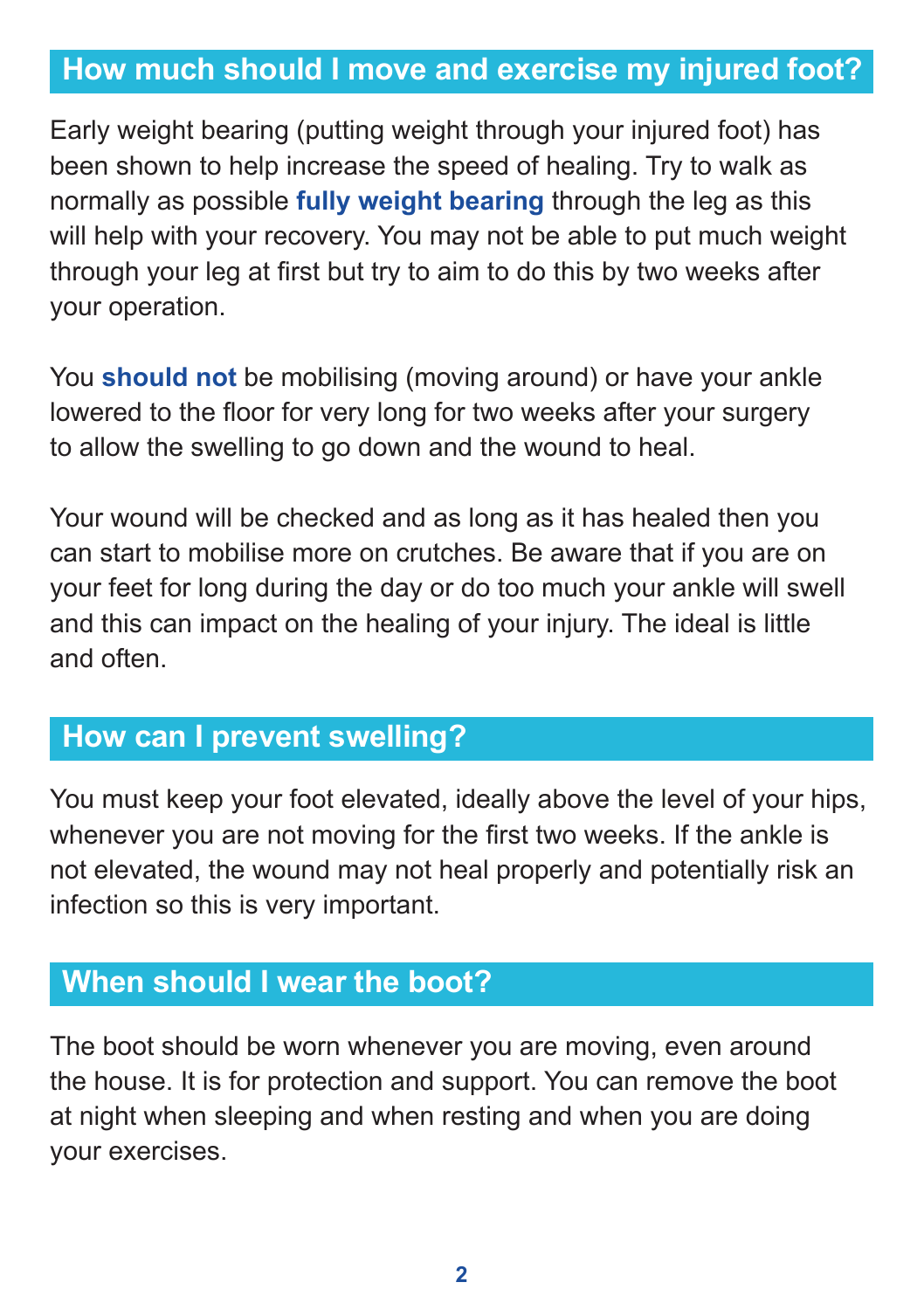# Can I have some pain relief? **Can I have some pain relief?**

You will be given pain killers to take home. You should take this on a regular basis to begin with to help you move and do the exercises.

## Can cold packs help? **Can cold packs help?**

A cold pack (ice/frozen peas) can provide short term pain relief right after the operation but this must be in a waterproof bag as you **must not** get the dressings wet. Apply it to the ankle for up to 15 minutes, every few hours. Make sure that the ice is never in direct contact with the skin. This may not have a significant effect while the bandages are on but will help more when the dressings are removed after two weeks.

## What's the best way to wash? **What's the best way to wash?**

The most important thing is to keep the dressings dry until the wound has healed and the dressings are removed.

Options for washing (depending on facilities) are a strip wash at a sink or a shower. You can put a waterproof bag over your leg or you can buy a cover called a Limbo from the internet. Go to **www.limboproducts.co.uk.** 

#### How can I manage stairs with my crutch? **How can I manage stairs with my crutch?**

**Going Up:** ABC (Able leg, Bad leg, Crutch to the same step)

**Going Down:** CBA (Crutch, Bad leg, Able leg to the same step)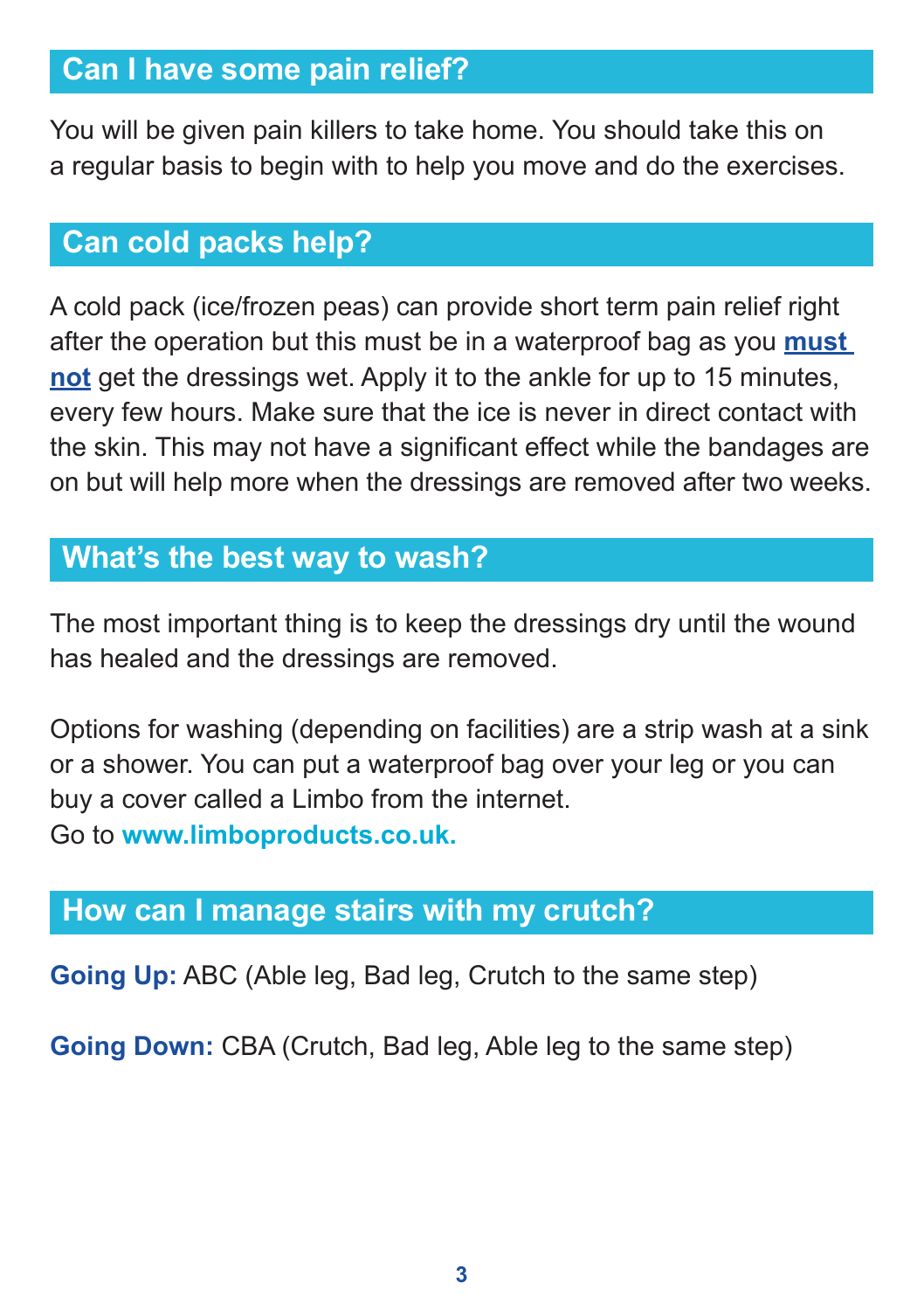# Will I have on-going physiotherapy? **Will I have on-going physiotherapy?**

You will be referred to an NHS Outpatient physiotherapy department close to where you live. You should be seen around 3-4 weeks after your operation to review your progress but this depends on waiting times in different areas. You will continue to have regular physiotherapy appointments to help with your rehabilitation and help you to return to normal activities.

If you have private healthcare then we can give you a copy of your operation notes to take with you to your first appointment.

## **Please follow the management/rehabilitation plan shown below:**

| <b>Weeks</b><br><b>since</b><br>injury | <b>Rehabilitation plan</b>                                                                                                                                                                                                                                                                                                                                             |
|----------------------------------------|------------------------------------------------------------------------------------------------------------------------------------------------------------------------------------------------------------------------------------------------------------------------------------------------------------------------------------------------------------------------|
| $0 - 6$                                | Wear boot all the time when mobilising. Walk with crutches fully<br>weight bearing. Perform exercises below to help with range<br>of movement. You should see a physiotherapist around 4 weeks<br>after the operation to check on your progress.                                                                                                                       |
| $6 - 8$                                | You will have an orthopaedic follow up appointment around<br>6 weeks after the operation and another x-ray to check how<br>the bone is healing. You should then be able to come out of<br>the boot if all ok. Try and wean yourself out of the boot and<br>walk without the crutches, around the house at first. You will<br>want to wear it if you go on a long walk. |
| $8 - 12$                               | The fracture is united (healed) and you can resume normal<br>activity but be guided by any pain you are experiencing.<br>You should be able to carry out day to day activities although<br>difficult tasks/long walks may cause discomfort and swelling.                                                                                                               |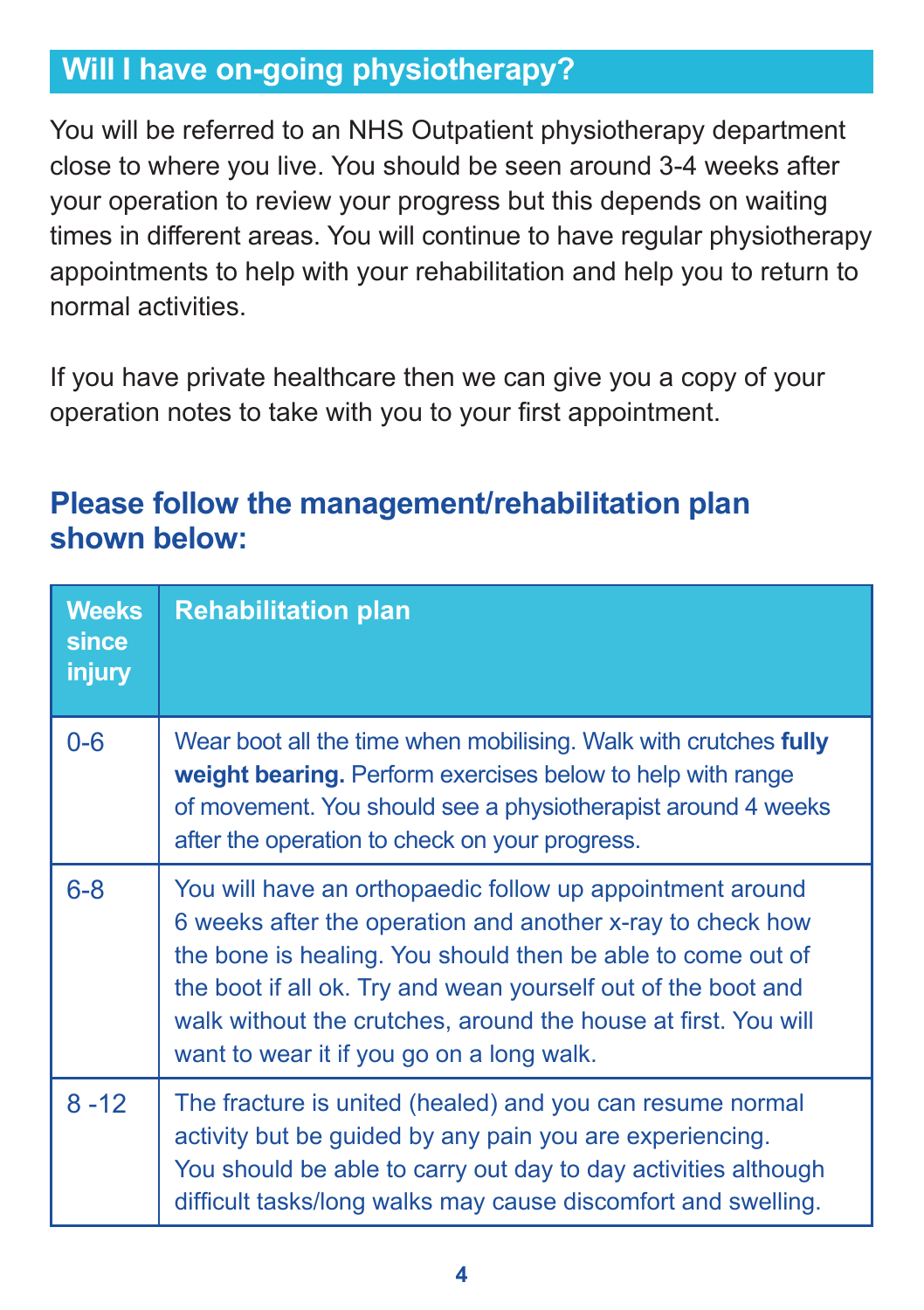# Initial Exercises to do 3-4 times a day **Initial Exercises to do 3 - 4 times a day**







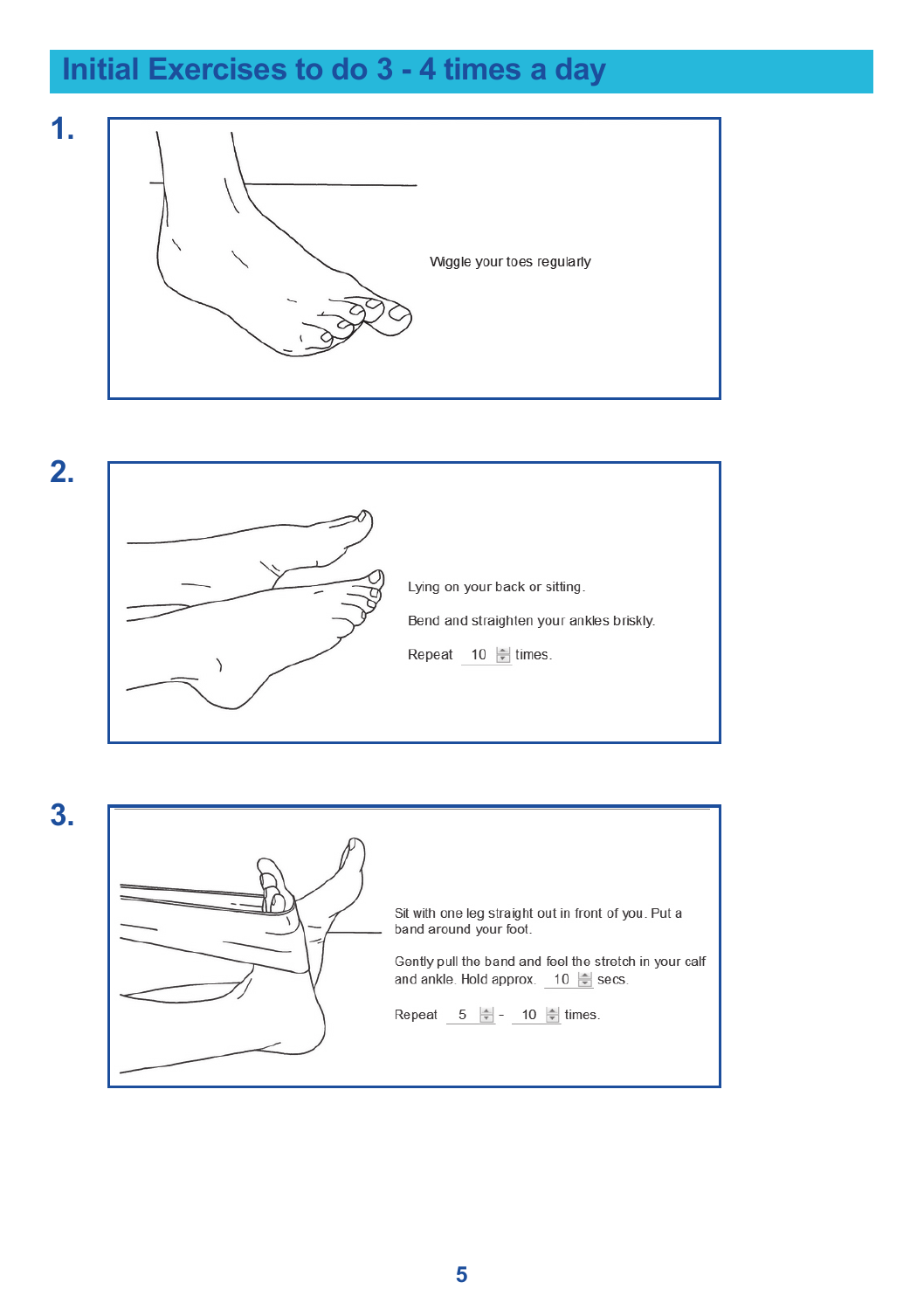# Frequently asked questions: **Frequently asked questions:**

#### $\bullet$  **When can I return to work?**

This depends on your job and what you do. For example, if you have an office job, manual job, or are reliant on driving. If possible you should talk with your employer and/or occupational health department to help with your return to work.

Your progress will be monitored by your consultant and physiotherapist who will help guide you to return to work as appropriate.

# **• When can I return to driving?**

You need to be able to perform an emergency stop without significant pain to ensure you are safe to drive.

If the fracture is on your right foot and you drive a manual vehicle you will not be able to drive for 6 weeks as you will still be in a boot.

If your fracture is on the left and you drive an automatic vehicle you may be able to drive before this. However you should get advice from individual insurance companies before returning to driving. It is also recommended that you try on a quiet road with someone sitting in the car with you on your first attempt.

#### $\bullet$  **When can I return to exercise?**

You will be in your boot for 6 weeks and will begin physiotherapy around this time.

The physiotherapists will progress you out of your boot and work on your strength, range of movement and balance. They will tailor a home exercise programme for you and guide you back to the activities or sports you enjoy.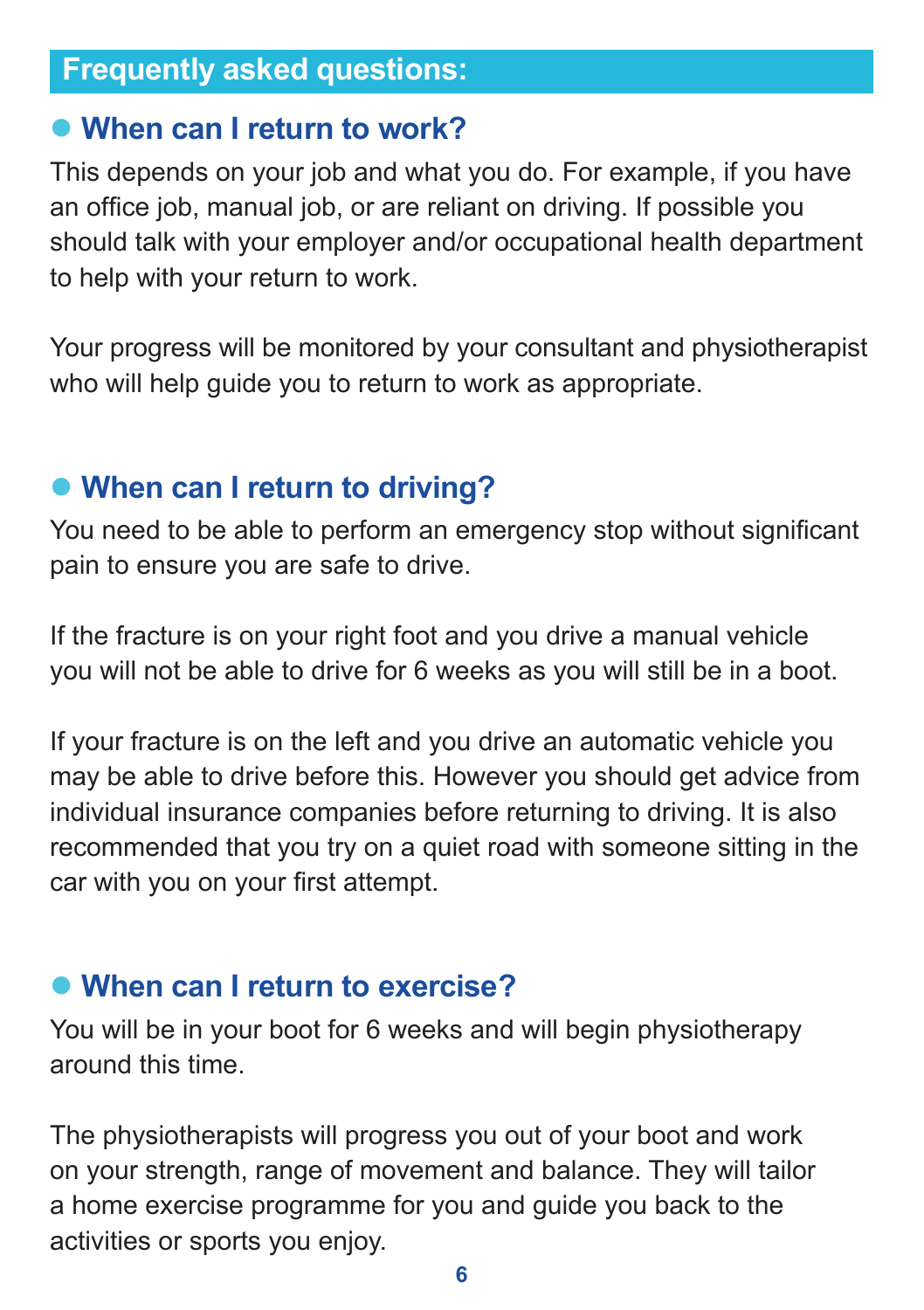A standard time to return to sport is around 12 weeks after surgery. Be aware that you can still have pain and swelling from your ankle after strenuous activities for up to a year after your operation.

## Who can I contact if I have any other questions? **Who can I contact if I have any other questions?**

You can speak to a physiotherapist by contacting **01273 696955** and ask for **bleep 8375** before your first appointment.